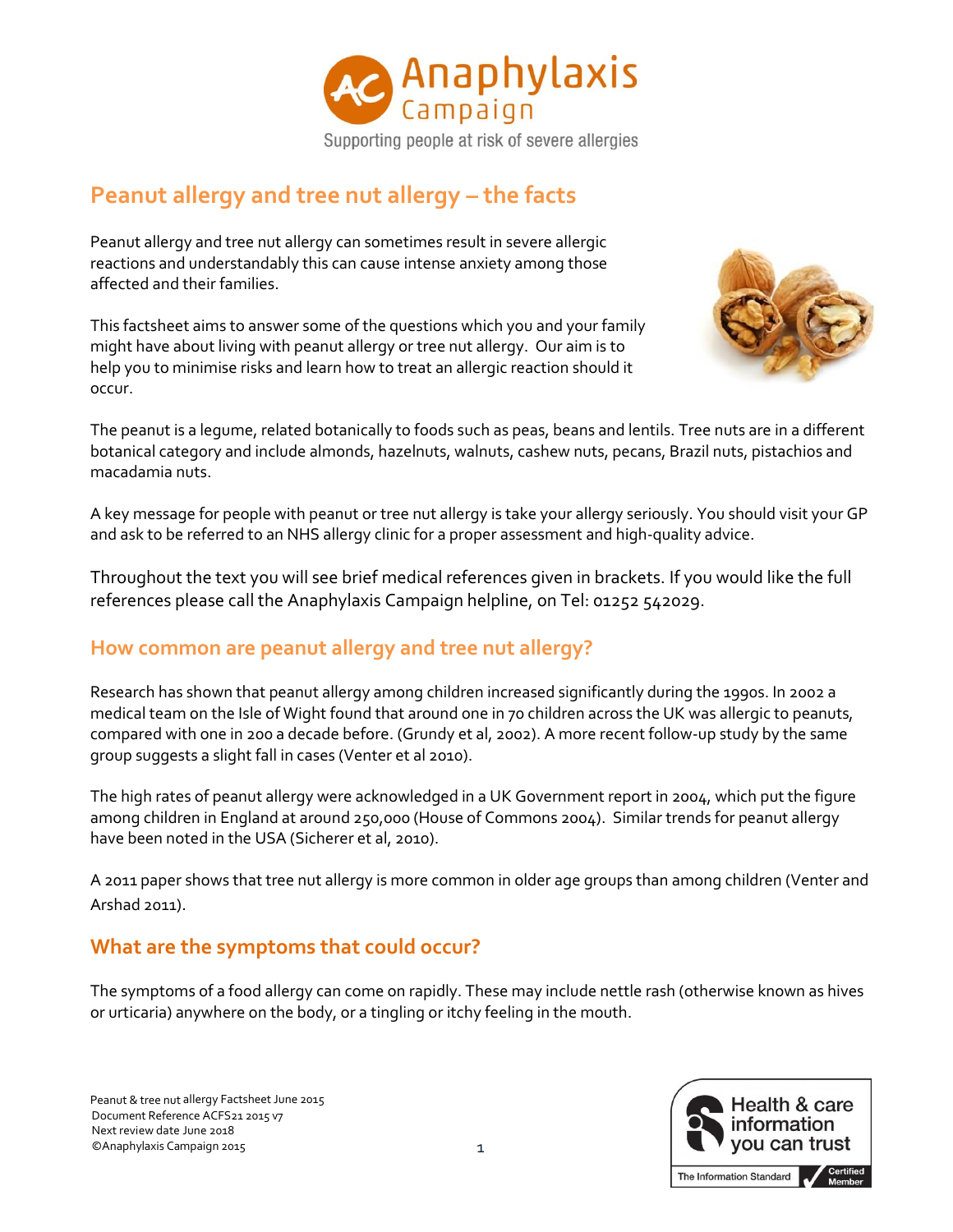

More serious symptoms may include:

- Swelling in the face, throat and/or mouth
- Difficulty breathing
- Severe asthma
- Abdominal pain, nausea and vomiting

The term for this more serious form of allergy is anaphylaxis. In extreme cases there could be a dramatic fall in blood pressure (anaphylactic shock). The person may become weak and floppy and may have a sense of something terrible happening. This may lead to collapse and unconsciousness. On rare occasions, death can occur.

### **How can I get a diagnosis?**

If you suspect or know you have peanut allergy or tree nut allergy you need to go to your GP and seek a referral to an NHS allergy clinic for a thorough assessment, which will include tests to confirm which types of nut are responsible for causing your symptoms.

A referral is important even if your symptoms were mild because it is possible that a future allergic reaction could be more severe. Although your GP or specialist may find it hard to predict the severity of future symptoms, your medical background may provide clues. According to experts (Muraro et al 2007) you are at high risk if:

- You have had a severe reaction in the past, such as swelling in the throat, breathing difficulties (even mild) or faintness
- You have asthma as well as allergy, particularly if that asthma requires regular preventer treatment
- You have had an allergic reaction to a tiny amount of peanut or tree nut

The age of the person with the allergy could also be a risk factor. Fatal reactions are very rare, but where they do happen, they are more likely to occur between the ages of 17-27 (Pumphrey, 2004). As young people begin to manage their allergies for themselves they may be less cautious with regard to risk, reluctant to ask direct questions in restaurants and subject to peer pressure.

To find your nearest allergy clinic visit the website of the British Society for Allergy and Clinical Immunology [www.bsaci.org](http://www.bsaci.org/)

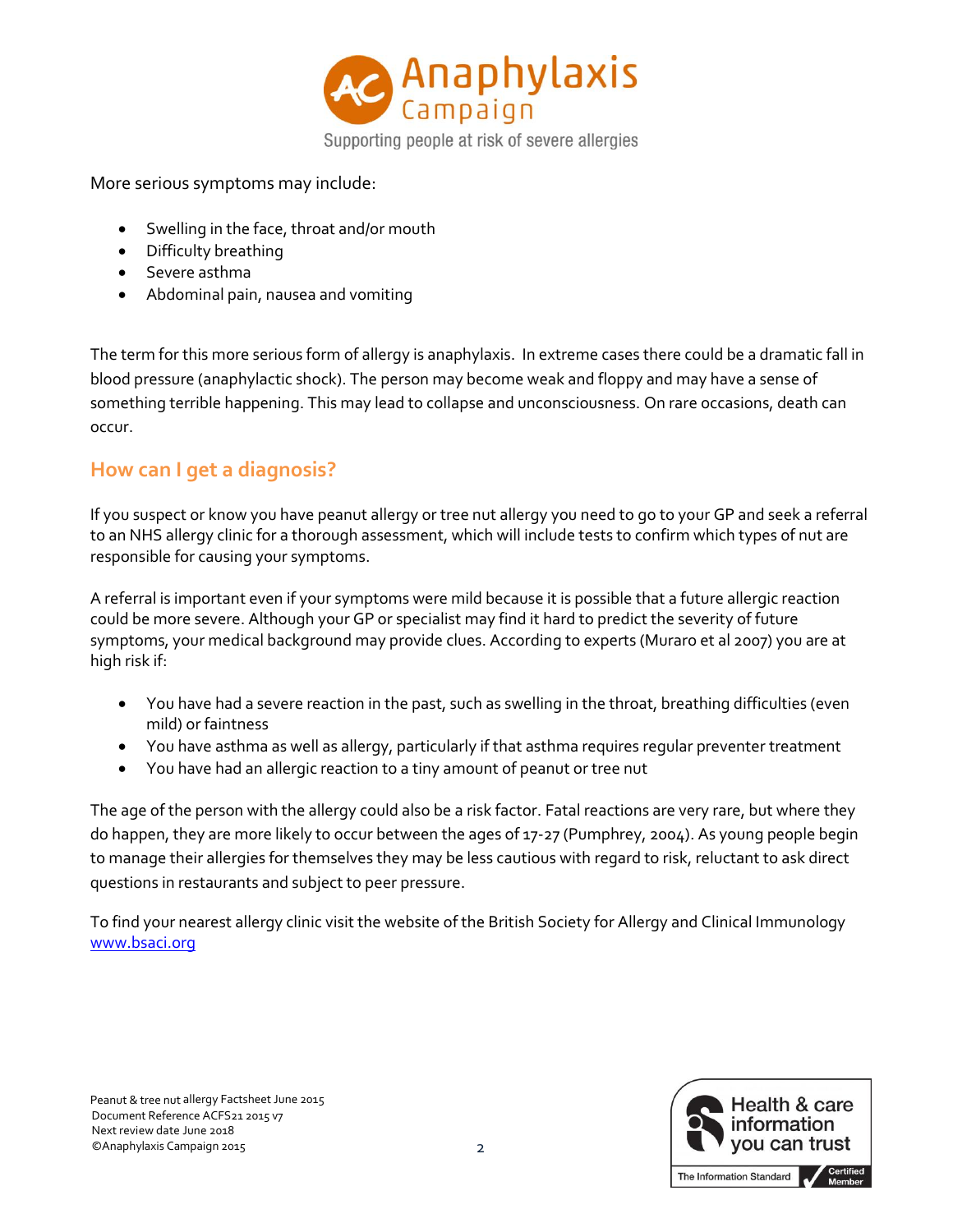

#### **How is an allergic reaction treated?**

If peanut or tree nut allergy is strongly suspected, and especially when allergy tests have confirmed it, you are likely to be prescribed adrenaline (also known as epinephrine). The adrenaline injectors prescribed in the UK at present are Emerade®, EpiPen® and Jext®. These injectors are easy to use and designed for selfadministration. If you are prescribed an injector, it should be available at all times – with no exceptions. After an injection has been given, someone must dial 999 immediately as symptoms may return after a short period and more than one injection may be required. The emergency service operator must be told the person is suffering from anaphylaxis (pronounced ana-fill-axis).

If you are prescribed an adrenaline injector, you will need to know how and when to use it. Ask your GP or allergist for advice. You can also find help on the website relevant to the injector you carry.

There is evidence that many people have found it difficult to use the injectors currently available (Umasunthar et al, 2015). Therefore very good and regular training in their use is essential.

#### **Emergency treatment of anaphylaxis – what injectors are available?**

Pre-loaded adrenaline injection devices – Emerade®, EpiPen® or Jext® – are available on prescription for those thought to be at risk of a severe reaction.

Emerade® is the most recent single use adrenaline auto-injector to become available. It has a needle guard to protect against needle stick injury. Visi[t www.emerade-bausch.co.uk](http://www.emerade-bausch.co.uk/)

EpiPen® has a spring-loaded concealed needle. The built-in needle protection keeps the needle covered during and after use. Visit [www.epipen.co.uk](http://www.epipen.co.uk/).

Jext® has a locking needle shield which engages after use, designed to protect against needle injury. Visit [www.jext.co.uk](http://www.jext.co.uk/).

See our separate fact sheet on adrenaline which addresses questions such as 'How many injectors should I carry?' and 'How is adrenaline administered?'

### **How do I reduce risks?**

**Shopping -** Always read food labels, even if you are buying a product you have eaten many times before as recipes and manufacturing methods sometimes change. Check both the inner and outer wrapping of multipacks.

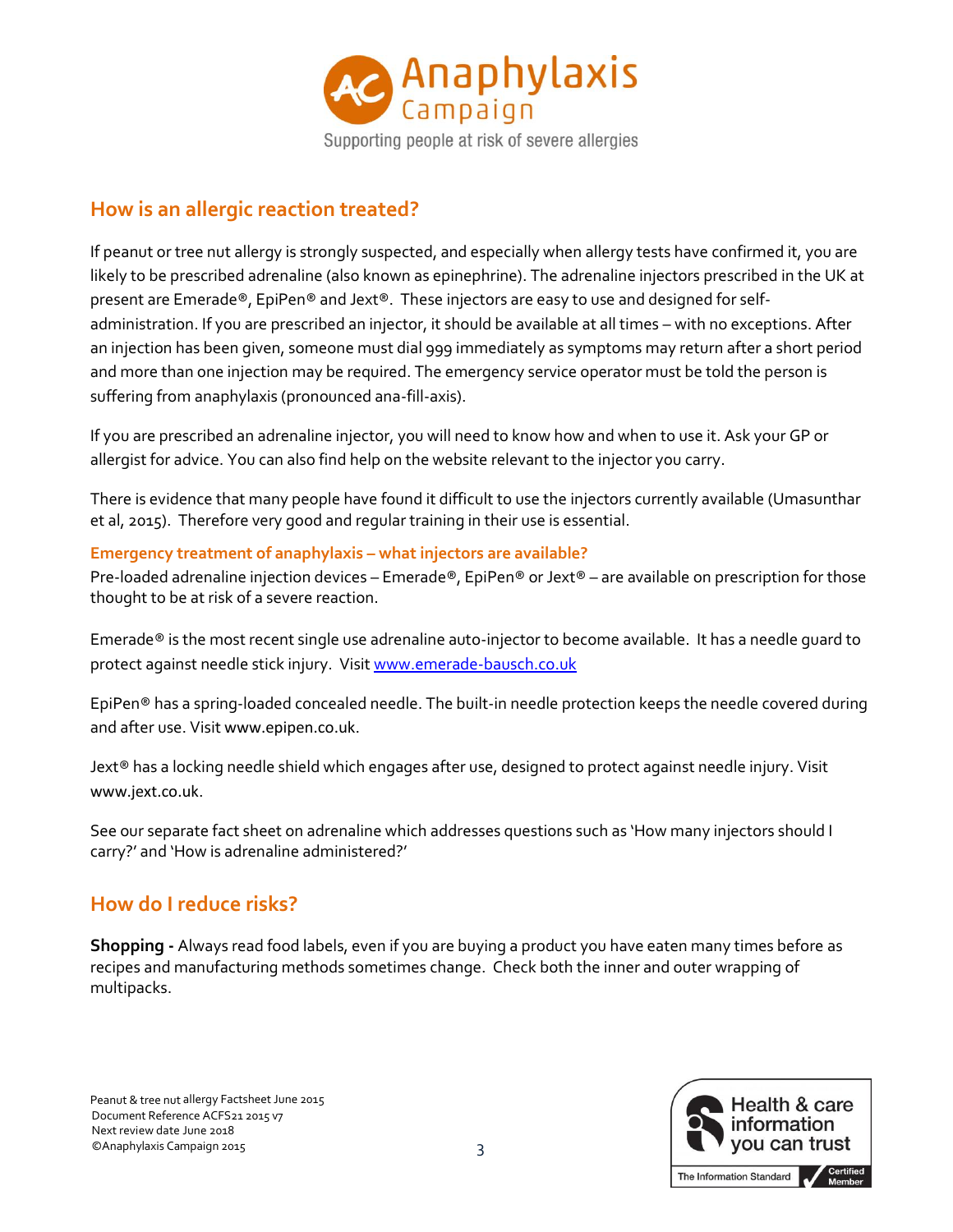

All pre-packaged food sold within the EU, including the UK, must declare and highlight the presence in the ingredient list of 14 major allergens even if they appear in small quantities. These 14 allergens include peanuts and common tree nuts (almonds, hazelnuts, walnuts, cashew nuts, pecan nuts, Brazil nuts, pistachio nuts, macadamia nuts and Queensland nuts).

"May contain" warnings (sometimes known as advisory labelling) are used by food companies where there is a risk of cross-contamination during the production process. Advisory labelling is widespread and causes immense frustration to shoppers but we believe these warnings should be heeded at all times and never ignored. Sometimes there are genuine risks. You may eat a product many times without a problem, but crosscontamination may have occurred the next time you eat it.

**Eating out** – Under EU law, food businesses selling catered or loose food are required to provide information about the presence of allergenic ingredients in their food. These include peanuts and tree nuts. You should question staff very directly, asking whether the nut you are allergic to is an ingredient of the food you have chosen or whether there is a risk of cross-contamination. Don't be afraid to ask the waiter to check with the chef.

#### **Food tips**

- 1. Watch out for satay sauce (made with peanuts), pesto sauce (which can contain tree nuts or pine nuts) and marzipan and praline (confectionery products made with nuts). Salad dressings may contain nut oils.
- 2. Curries and other Eastern dishes are high risk because many of them contain peanuts or tree nuts and their presence may not be obvious if the food is spicy. Studies focusing on takeaway meals have shown that even when nut-free meals were ordered, a significant proportion still contained nuts (Leitch and Walker 2005).
- 3. Foods likely to contain peanuts or tree nuts include the following: Cakes, biscuits, pastries, cereal bars, confectionery, ice cream, desserts, vegetarian products, salads and salad dressings. This list is not exhaustive.
- 4. Watch out for peanut shoots as they are being sold in some UK shops. They can be used in stir-fry dishes and salads and could be mistaken for bean sprouts. Always read food labels carefully.
- 5. Roasting and heat treatment do not reduce the allergenicity (capacity to produce an allergic reaction) of peanuts or tree nuts. In fact laboratory experiments have suggested that roasting and heating peanuts (but not boiling) may actually increase their allergenicity (Maleki et al 2000).

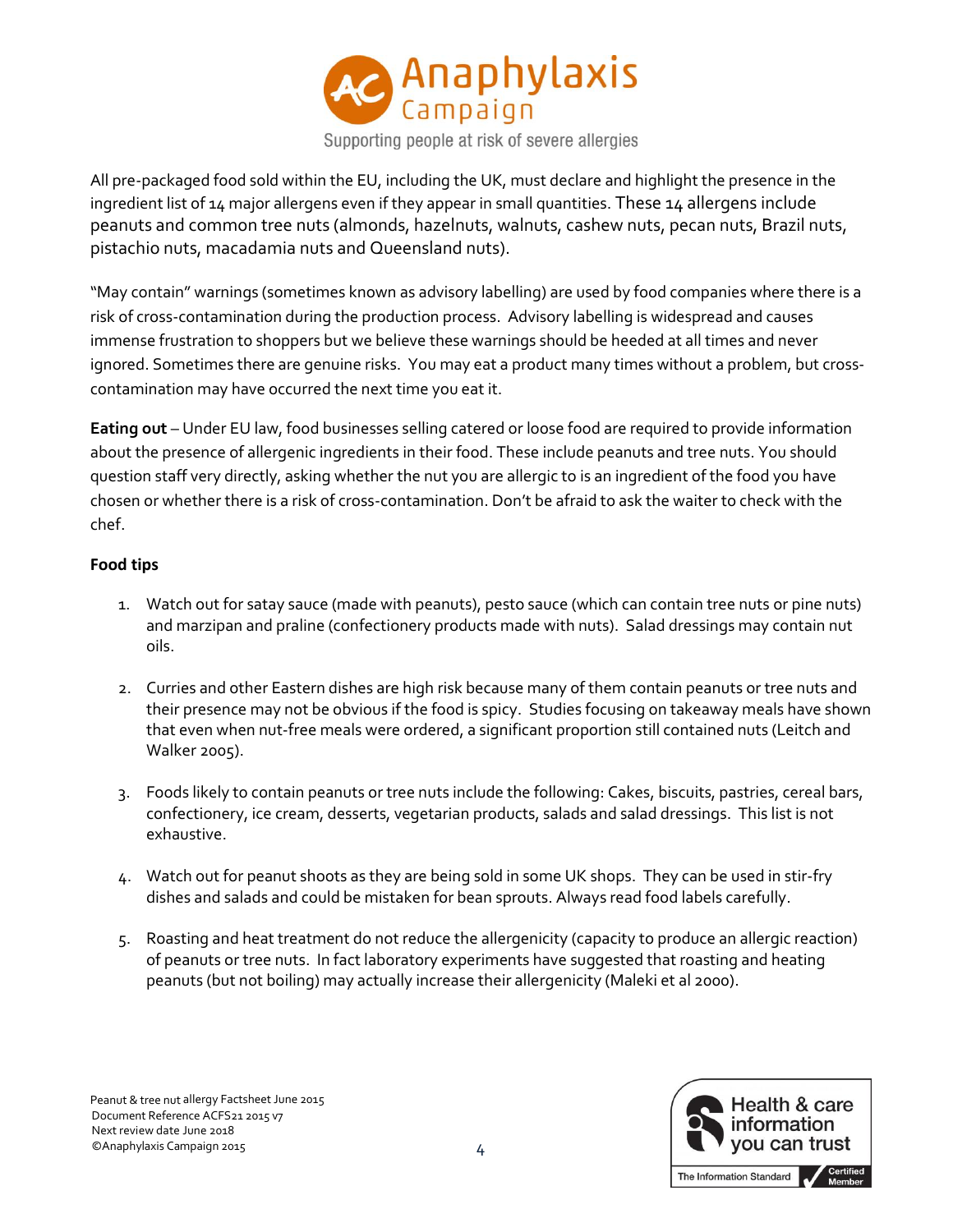

6. Be careful when others share food with you. For example, a member of the Anaphylaxis Campaign reports that her son suffered a severe allergic reaction after drinking from a classmate's bottle. The classmate had eaten peanuts.

#### **Which other foods should I avoid?**

A significant proportion of people with peanut allergy are also allergic to tree nuts or will become allergic to them. Some people allergic to one tree nut, such as Brazil nuts, may become allergic to others, such as walnut (Clark and Ewan, 2005). There is also the possibility of certain nuts coming into contact with others during food production.

So is it best to avoid all nuts if you are allergic to one or two of them? Some allergy experts would indeed advise that total avoidance is best in order to play safe. But others disagree. One study states: "In peanut or tree nut allergic children, introduction of specific nuts to which the child is not allergic may improve quality of life and should be considered in patients with multiple foods allergies, vegan or ethnic-specific diets, in whom nuts are an important source of protein." (Brough et al, 2014).

Our advice is that it depends what tests you have had. If you have been tested for specific nuts, your doctor or allergist will be able to advise whether it is possible to include certain nuts in your diet. If you do eat specific nuts, it is usually advisable to do so at home so you can better control any risk of cross-contamination. Eating nuts from the shells avoids the risk of cross-contamination from other nuts.

If you have **not** been tested for specific nuts, then we believe in playing safe – avoiding all nuts – until you are able to be tested.

Research suggests that a significant number of people with cashew nut allergy are also allergic to pistachios (Clark et al, 2007). There is a similar link between walnut and pecan nuts (Teuber et al 2000).

**Legumes:** Peanuts are actually legumes. In our experience, the number of people with peanut allergy who react to other legumes (such as soya, peas, chick peas, fenugreek, beans and lentils) is relatively small and this is supported by research from the USA (Sicherer 2001). Care is needed, but most people find they can tolerate these other legumes without problems. Raise this with your allergy specialist for specific advice.

**Lupin:** If you are allergic to peanuts, watch out for lupin, also a legume. Various studies have shown that a significant proportion of people who are peanut-allergic react to lupin (Peeters et al 2009). Although medical knowledge is incomplete on this subject, care is needed. If you are allergic to peanuts, you should discuss lupin with an allergist. You may be offered a test for lupin allergy. As you should be reading food labels scrupulously as a matter of course, you may wish to play safe and avoid any product containing lupin. Lupin flour is used as an ingredient in some baked goods, particularly those which are imported. Under European Law, lupin must be

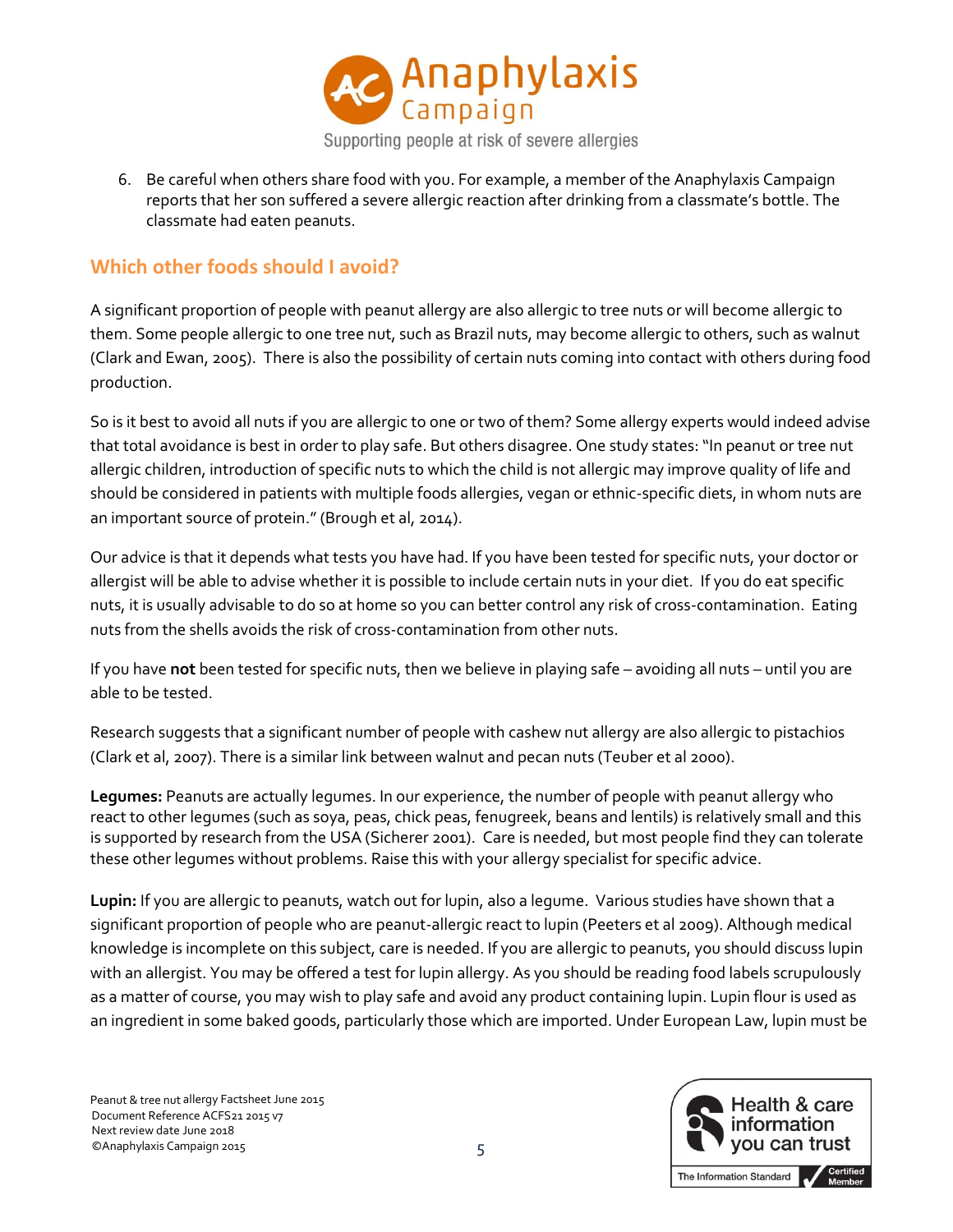

Supporting people at risk of severe allergies

labelled when it appears in pre-packed food.

**Sesame seeds:** A survey of Anaphylaxis Campaign members in 2005 showed that a significant proportion of children with peanut and tree nut allergy reported sesame seed allergy (Derby et al 2005).

**Other foods:** People with nut allergy frequently ask if they should avoid certain foods with "nut" in the name – even those that are botanically different to tree nuts. These include pine nuts, coconut, nutmeg and chestnut. If you are allergic to nuts and have never had a reaction to any of these foods, it is likely that they are safe for you to eat. We would always advise that you check with your allergy doctor first. As the medical literature shows, each of them is known to cause allergic reactions in a small number of people (not necessarily people with nut allergy). If there is any uncertainty about any product, play safe and avoid it.

Key message: The question of what else to avoid is one that must be discussed with your allergy doctor. All individuals are different and require specific advice.

## **Is there a risk through contact through touch or smell?**

People with peanut allergy are often concerned that casual contact with peanut – such as through touch or smell – could trigger a life-threatening reaction.

A study undertaken in the USA (Simonte et al 2003) gives some reassurance. Researchers observed 30 children with severe peanut allergy while they were being exposed to peanut butter through touch and smell. Accidental contact was simulated by pressing a dab of peanut butter on the child's back for one minute, and by holding a dish containing three ounces of peanut butter one foot from the child's nose for 10 minutes.

- None of the children experienced anaphylaxis.
- There were no reactions to inhalation.
- During contact with the back, one-third of the children had a mild reaction, such as redness, itching, or a single hive limited to the site of contact. Medication was not needed to treat these reactions.

Researchers concluded that at least 90% of similarly allergic children would not experience a severe reaction to similar exposures. However the study looked at peanut butter but not peanut in other forms. We know of a very small number of people who claim to have reacted to touch or smell.

Importantly, we advise you to be guided by your allergy doctor.

## **Is there a risk from peanut oils or nut oils?**

Research carried out in Southampton showed that **refined** peanut oil will not cause allergic reactions for the majority of people with peanut allergy and if anyone does suffer a reaction it is likely to be mild (Hourihane et al 1999). However in 2004 the European Food Safety Authority said more scientific data should be made

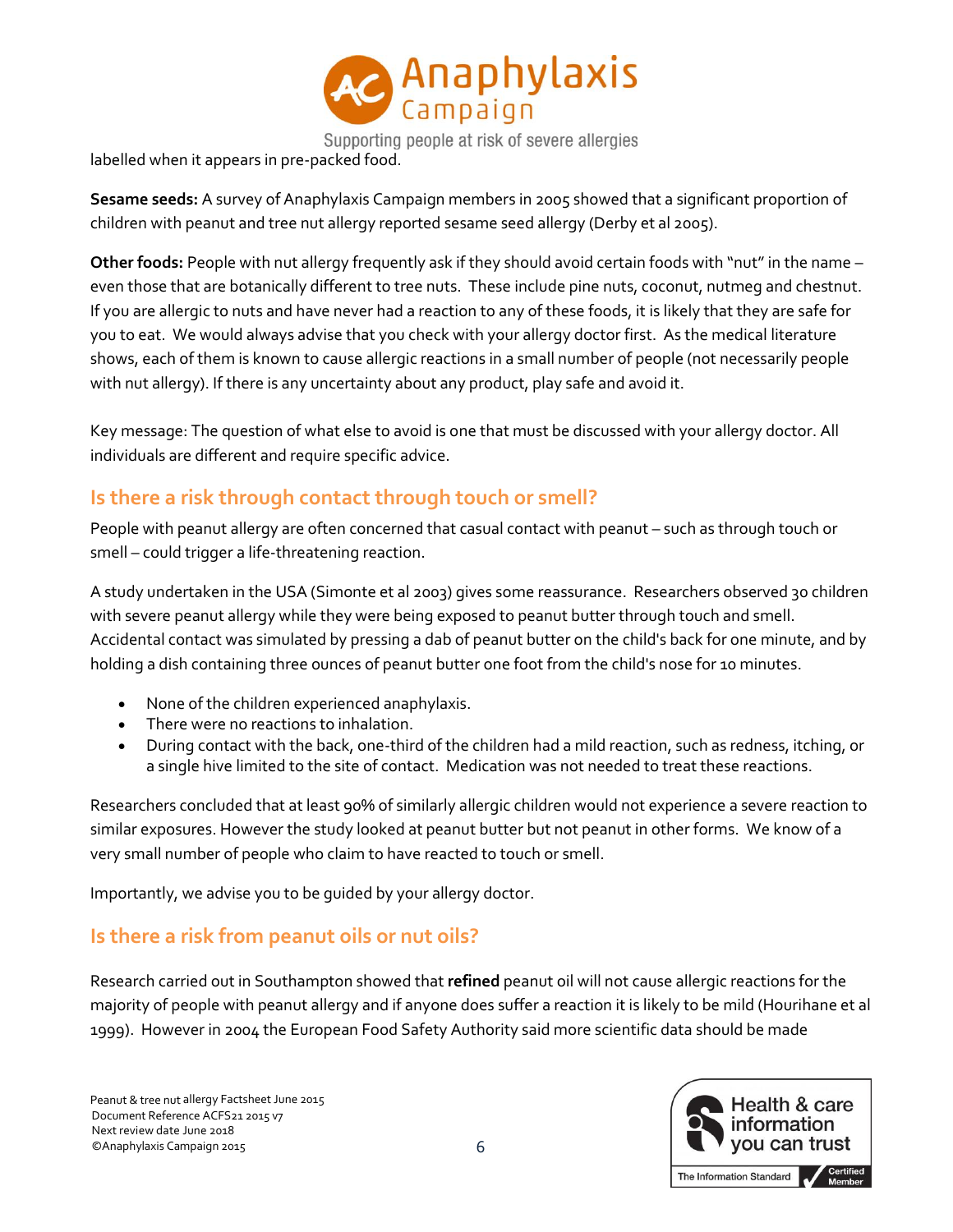

available before it would consider refined peanut oil to be of no risk to people with peanut allergy. Since November 2005 food companies have been compelled to declare refined peanut oil on food labels as well as unrefined. This enables people to make up their own minds whether to eat products containing refined peanut oil or avoid them.

**Unrefined** (also called **crude**) peanut oil is more likely to cause symptoms.

Peanut oil (sometimes known as groundnut oil) may be used for frying in some fish and chip shops and this may be unrefined and therefore risky.

Speciality oils such as walnut oil contain significant levels of protein and should be avoided.

**Personal care products and medicines -** Medicines, soaps, cosmetics and personal care products sometimes contain peanut or nut oils. It is difficult to determine the level of risk posed by these products, so we advise playing safe and avoiding them. Labels may show ingredients in Latin (e.g. arachis is the Latin name for peanut).

Nut oils such as almond may be used for massage. We believe they should be avoided by people with nut allergy or people with a family history of allergy.

See our separate fact sheet on "Cosmetics, personal care products and medicines -Some of the questions asked by people with food allergies".

## **What are the risks during air travel?**

Some people with peanut allergy report that they experience symptoms when peanut snacks are handed around to passengers with their drinks during air travel. In our view the most likely cause of these reactions is skin contact. If you touch a fold-down tray or some other surface that has previously been touched by a passenger eating peanuts, and then touch your eyes or mouth, you could have a reaction. To minimise the risk, you could carry "wet wipes" to clean surfaces as soon as you get on the plane.

Reactions caused by inhalation of peanut dust are thought to be less likely. A study presented to the 2012 annual meeting of the British Society for Allergy and Clinical Immunology found that peanut protein does not easily become airborne and therefore significant exposure to peanut protein via inhalation is unlikely (Makinson et al, 2012). However, you must be guided by your doctor or consultant, and your allergy history. If you know you are at the high end of the risk scale (for example, you have reacted by inhaling peanut allergen in the past) then it would be sensible to contact the airline well in advance to request that peanuts are not distributed on your flight.

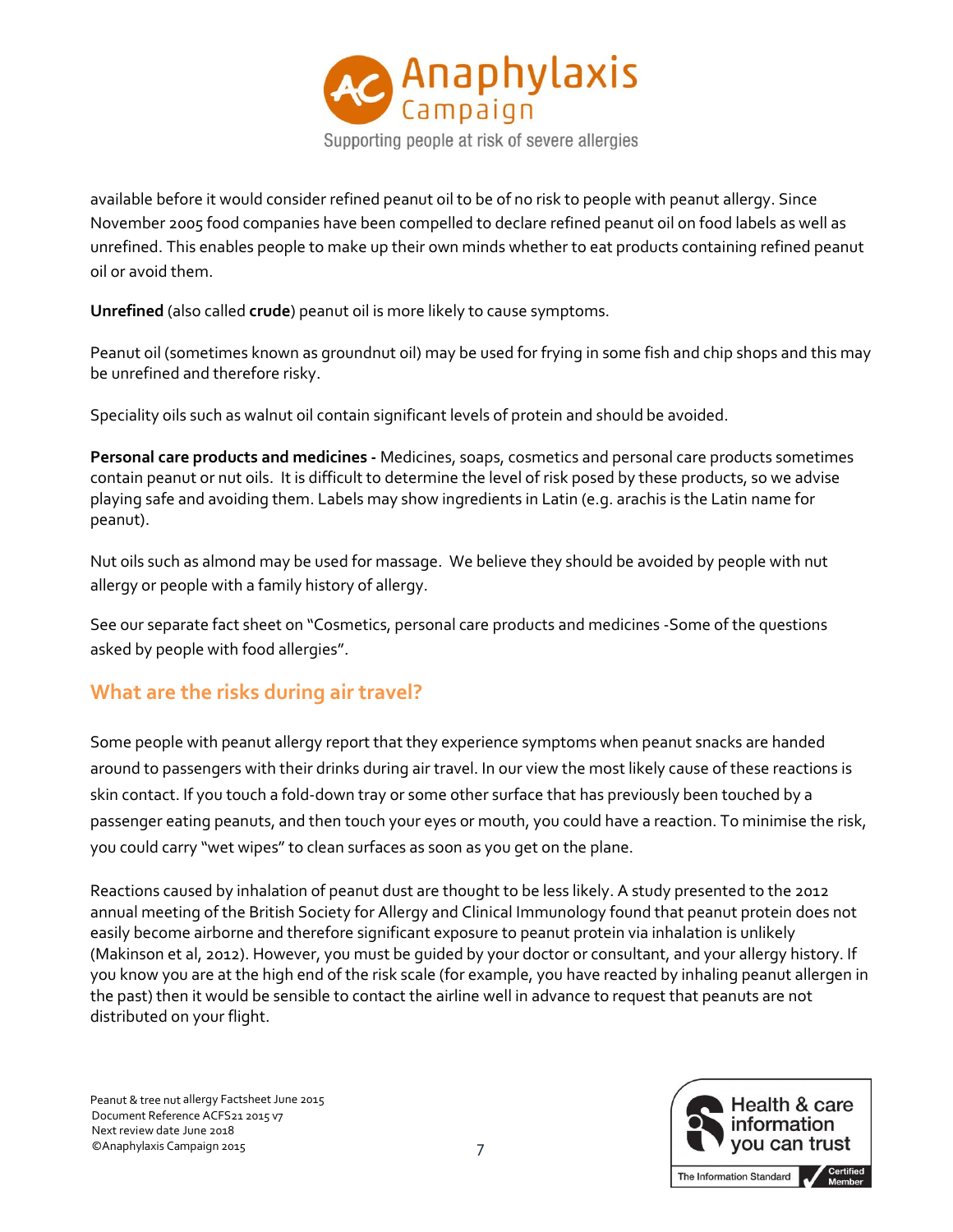

Supporting people at risk of severe allergies

### **Will your allergy be lifelong?**

Peanut allergy was once thought to be lifelong in all cases, but studies show that about 20% of young children outgrow it (Hourihane 1998 and Burks 2008). Doctors are unable to tell which children will be the lucky ones, although blood tests taken in the early years of life may provide clues (Ho et al 2008). Some experts believe that if a child has not outgrown their peanut allergy before the age of ten, it is likely that it will persist.

Challenge testing, where peanuts are introduced to the child in a controlled way in hospital, may be required to test whether the child's peanut allergy has been outgrown.

As with peanut allergy, a proportion of people with tree nut allergy will outgrow it. Research suggests that 10% of young children outgrow tree nut allergy (Skripak and Woods 2008).

### **Hope for the future**

Researchers are working on a method of treating peanut allergy called oral immunotherapy (also known as desensitisation). In one UK study allergy experts found that 84 and 91 per cent of the two groups of children treated with this new form of immunotherapy could eat at least five peanuts a day (Anagnostou et al, 2014). The research involved young people, aged between seven and sixteen, eating daily doses of peanut protein. Starting with a tiny dose and slowly building up over four to six months, they trained their bodies to tolerate the equivalent of five whole peanuts. The treatment involved frequent visits to hospital during the gradual increase in doses and unexpected allergic reactions occasionally occurred. At present it is not a routine treatment and this must never be tried at home. Other approaches to treatment are currently being researched which offer hope.

#### **Key messages:**

- Always be vigilant when food is around
- Check food labels
- Be proactive when eating out
- Carry prescribed medication everywhere
- Learn how and when to use your adrenaline auto-injector
- Ensure that asthma is well managed.

#### **Reviewers**

The content of this Fact Sheet has been Peer Reviewed by Sue Clarke, who is Specialist Allergy Health Visitor, Allergy Lecturer and Nurse Adviser to the Anaphylaxis Campaign; and Prof John Warner, Professor of Paediatrics and Head of Department, Imperial College, London (at the time of publication).

Peanut & tree nut allergy Factsheet June 2015 Document Reference ACFS21 2015 v7 Next review date June 2018 ©Anaphylaxis Campaign 2015 8